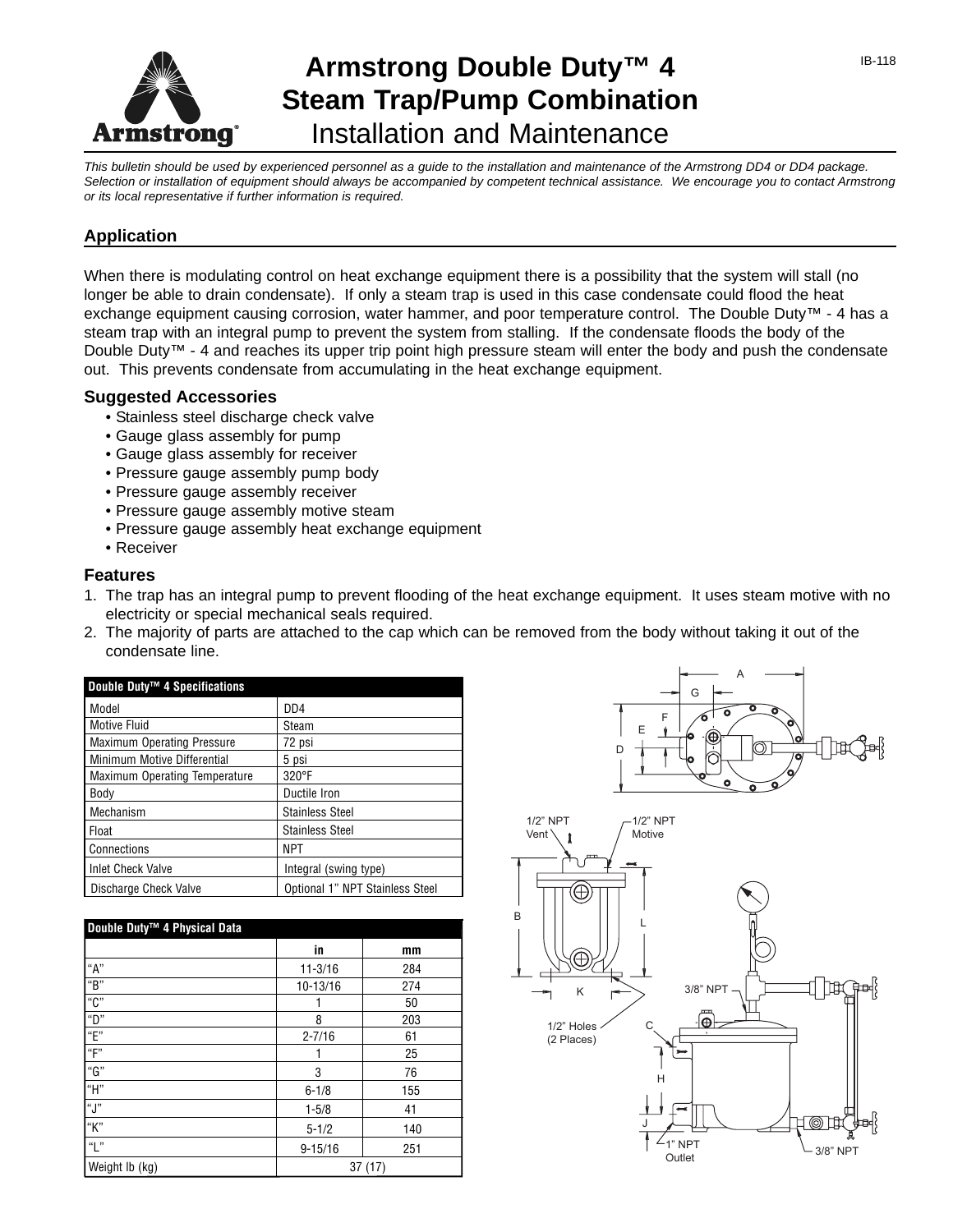Operating as a trap (system pressure greater than back pressure)

As the condensate flows through the inlet check valve (5), the float (P)(7) becomes buoyant and rises with the fluid level. The upward movement of the float causes trap valve (P)(3) to open. If the system pressure is greater than the back pressure the condensate will flow through the steam trap valve into the condensate return.



Operating as a pump (system pressure less than or equal to back pressure)

If the system pressure is less than the back pressure liquid floods the body. When the condensate reaches the upper trip point of the mechanism the motive inlet valve (6) opens and the vent valve closes. The open motive valve allows the motive fluid to enter and pressurize the body. The pressure inside the body shuts the inlet check valve and when it is greater than the back pressure pushes the water through the discharge check valve into the condensate return line. The float lowers with the water level and when it reaches the lower trip point the motive inlet valve closes and the vent valve opens. This relieves the pressure in the body and allows it to fill again.

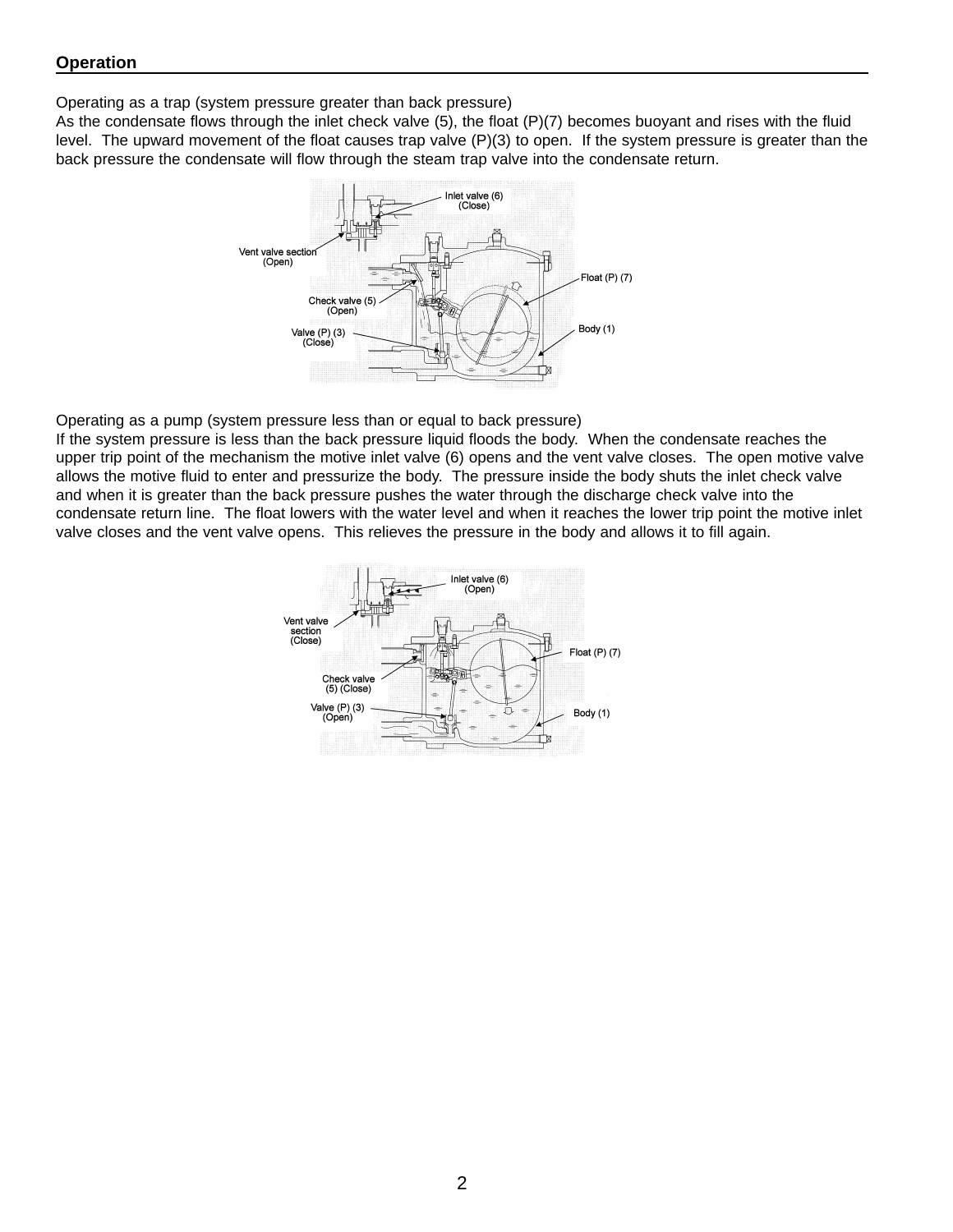

### **Instructions**

- 1. Before installing make sure the piping is clean and free of debris. When installing take care to not allow pipe tape or similar items to enter the product.
	- *\* Debris can affect proper operation and performance*
- 2. Check the condensate inlet, condensate outlet, motive inlet, and vent outlet ports before connecting piping.
- 3. The DD4 must be installed with the vent vertical and the condensate inlet and outlet horizontal. *\* The product will not function properly if not installed in the correct orientation*
- 4. Connect pipes securely
- 5. When connecting pipes unions should be used close to the DD4 connections. This reduces the amount of time needed for maintenance and repair.
- 6. Avoid water hammer. If water hammer is experienced if could injure personnel or damage the equipment.
- 7. Do not disassemble product. If the product is disassembled the function or performance of the unit could be compromised.
- 8. Attach strainer with blow down valve on motive steam inlet.
- 9. Attach check valve on condensate discharge.



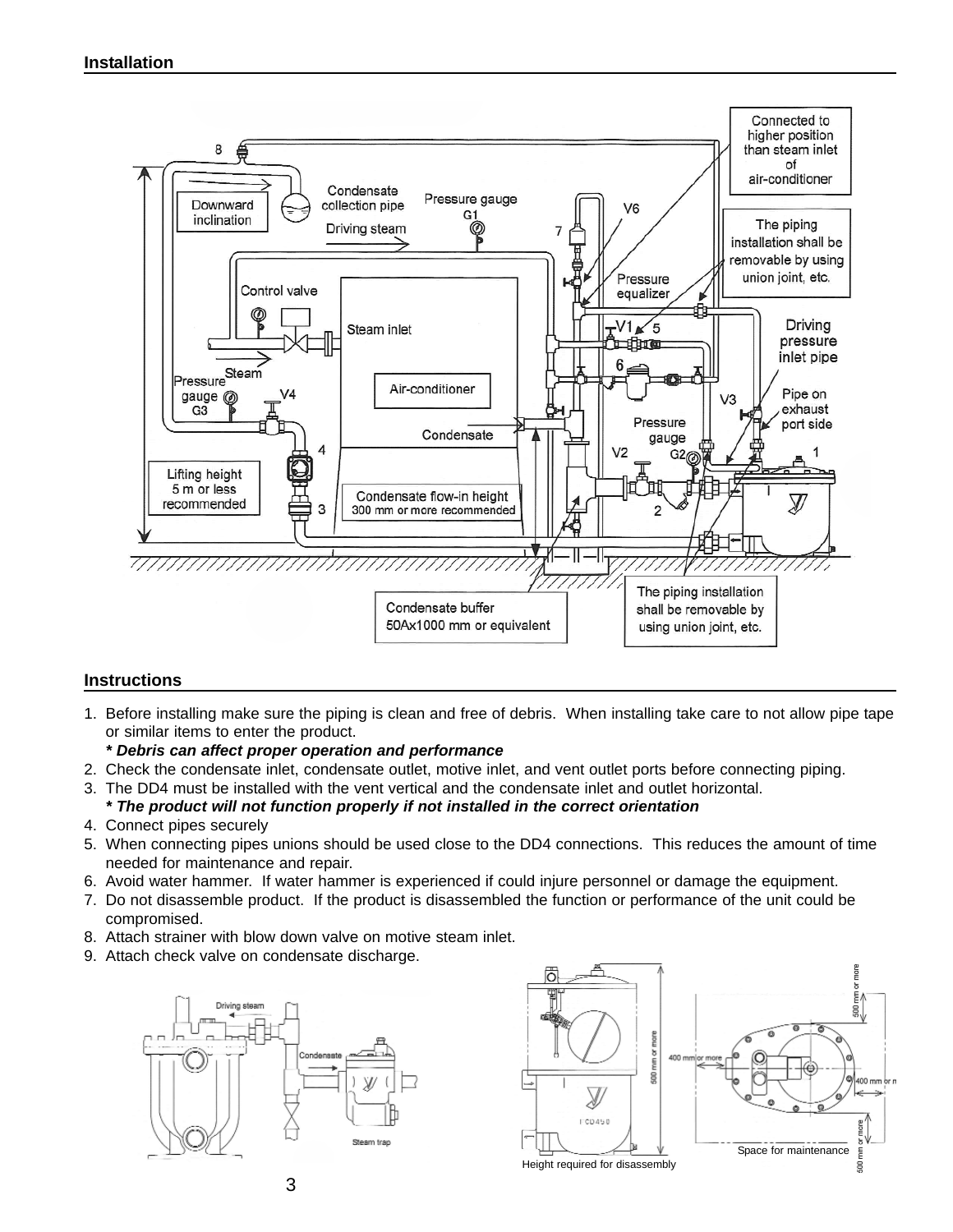# **Operating procedures**

### **Caution**

- 1. Make sure all connections are secure before opening valves
- 2. Open valves slowly to reduce the chance of water hammer

# **Start-up**

- 1. Open isolation valve(s) in condensate discharge.
- 2. Open isolation valve in equalizing line.
- 3. Open motive isolation valve. Confirm that the steam does not flow into the pump body or equalizing line by checking pressure gauges.
- 4. Open the isolation valve on the thermostatic air vent.
- 5. Open the isolation valve on the condensate inlet.
- 6. The start-up is complete if the Double Duty™ 4 Four performs trap operation or pump operation and is confirmed by use of the gauge glasses and pressure gauges.

# **Maintenance and Inspection**

Most failures occur because of debris in the piping.

# **Caution**

- 1. Before starting any maintenance make sure the Double Duty™ 4 Four is completely isolated from the system
- 2. Make sure the system is at atmospheric pressure

# **Periodic inspection (once a year)**

- 1. Close all isolation valves
- 2. remove plug from top of unit and flow water into this connection
- 3. Confirm a clicking noise when the mechanism trips
- 4. Remove plug from the bottom of unit to drain the water out of the body
- 5. Confirm clicking noise when mechanism trips *\*if mechanism does not trip replace mechanism and float*
- 6. Disassemble motive strainer and check visually *\*if strainer is clogged it should be cleaned or replaced*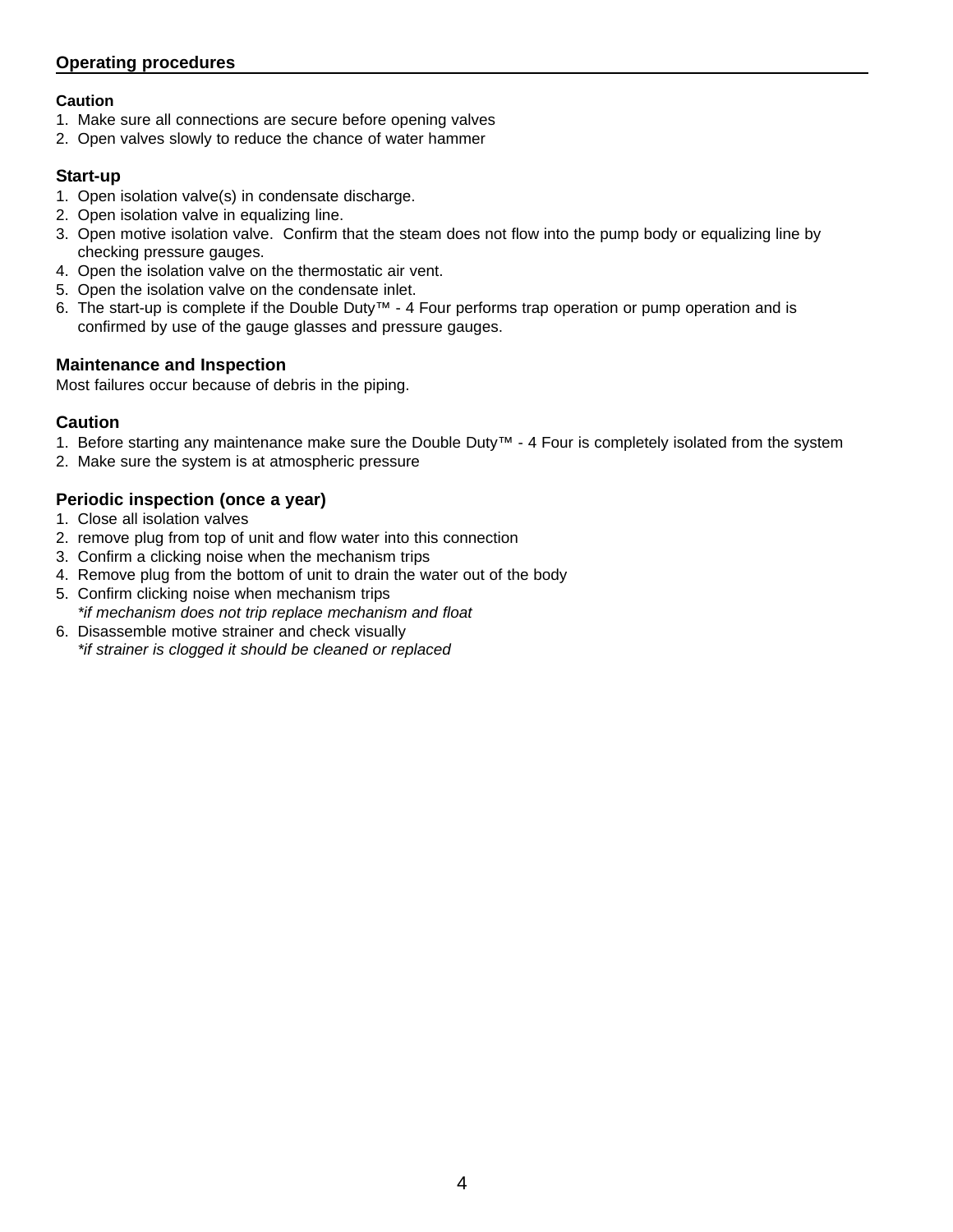## **Trouble shooting**

| Problem                           | <b>Diagnosis</b>                           | <b>Solution</b>                                          |  |
|-----------------------------------|--------------------------------------------|----------------------------------------------------------|--|
| <b>Condensate not</b>             | Inlet isolation valve closed               | Open valve                                               |  |
| discharging                       | Pump inlet and outlet switched             |                                                          |  |
|                                   | Motive inlet and vent switched             | Re-pipe                                                  |  |
|                                   | Discharge isolation valve closed           | Open valve                                               |  |
|                                   | Equalizer line isolation valve closed      |                                                          |  |
|                                   | Motive pressure not adequate               | Adjust pressure                                          |  |
|                                   | Motive inlet isolation valve closed        | Open valve                                               |  |
|                                   | Motive strainer clogged                    | Clean or replace                                         |  |
|                                   | Air vent damaged                           | Replace air vent                                         |  |
|                                   | Motive pressure exceeds pump rating        | Adjust pressure                                          |  |
|                                   | Outlet check valve installed backward      | Install check valve properly                             |  |
|                                   | Outlet check valve does not open           | Replace                                                  |  |
|                                   | Inlet check valve does not open            | Confirm lack of pressure in body                         |  |
|                                   | Inlet check valve is not completley closed | Disassemble and clean check valve                        |  |
|                                   | Vent valve leaks                           | Disassemble, clean and inspect - replace defective parts |  |
|                                   | Motive steam valve leaks                   | Disassemble and replace inlet valve                      |  |
|                                   | Float damaged                              | Disassemble and replace float                            |  |
| <b>Motive steam</b><br>remains on | Motive steam valve leaks                   | Disassemble and clean or replace                         |  |
|                                   | Mechanism not assembled properly           | Assemble so the motive valve is inserted in motive seat  |  |
| Steam leaks out of<br>body        | Body gasket leaks                          | Replace gasket                                           |  |
|                                   | Strainer gasket leaks                      |                                                          |  |
|                                   | Plugs leak                                 | Remove, add thread sealer and reinstall                  |  |

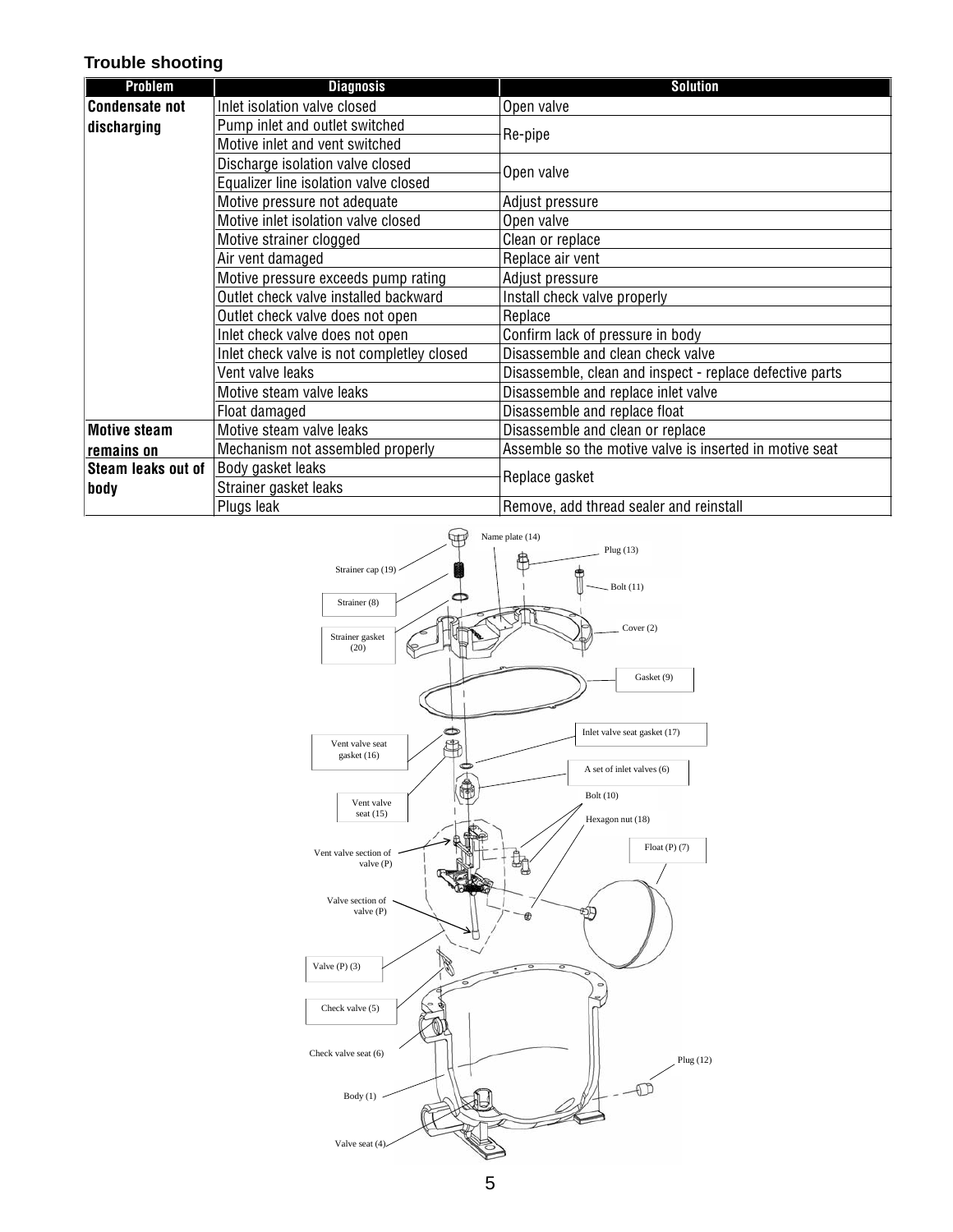# **Caution and Warning**

Before disassembly or inspection, release internal pressure of the product, pipes, and devices completely and cool down the product. Do not touch the product with bare hands when it is still hot. *\*You may get burned or injured due to remaining pressure.*

- 1. Internal condensate flows out during disassembly. *\*Without a container for the removal of draining condensate, peripheral devices might get dirty.*
- 2. Check that there are no flaws, dents or stains on the seat suction such as the valve seat. If any stains are found clean them. If flaws or dents are found, replace parts. *\*Flaws, dents, or stains might result in malfunction.*
- 3. Assemble the parts securely. Tighten the bolts evenly in the diagonal order. *\*Improper assembly or uneven tightening of bolts might result in malfunction or leakage.*
- 4. Use regular parts for repair of products. Never modify the products. *\*If the product is modified, you might get burned or injured due to product damange, steam, condensate or abnormal operation.*
- 5. Replace the gasket with a new one. *\*The gasket is a replaceable item. If it is reused, leakage might occur.*

# **Disassembly procedure (see Figure 11)**

# **Tools Required**

- Spanner (13mm, 17mm, 24mm)
- Adjustable end wrench (width = 0-25mm)
- Closed wrench (19mm, 27mm)
- Hexagon socket wrench (width across flat: 5mm)
- Ratchet handle (used with hexagon socket wrench)

### **Step 1:**

Remove strainer cap (19) using a closed wrench (width across flat: 27mm). Next remove the strainer (8) and strainer gasket (20).



### **Step 2:**

Attach the hexagon wrench to the ratched handle. Remove the bolt (11). Move up and remove the cover (2) and gasket (9) from the body (1).

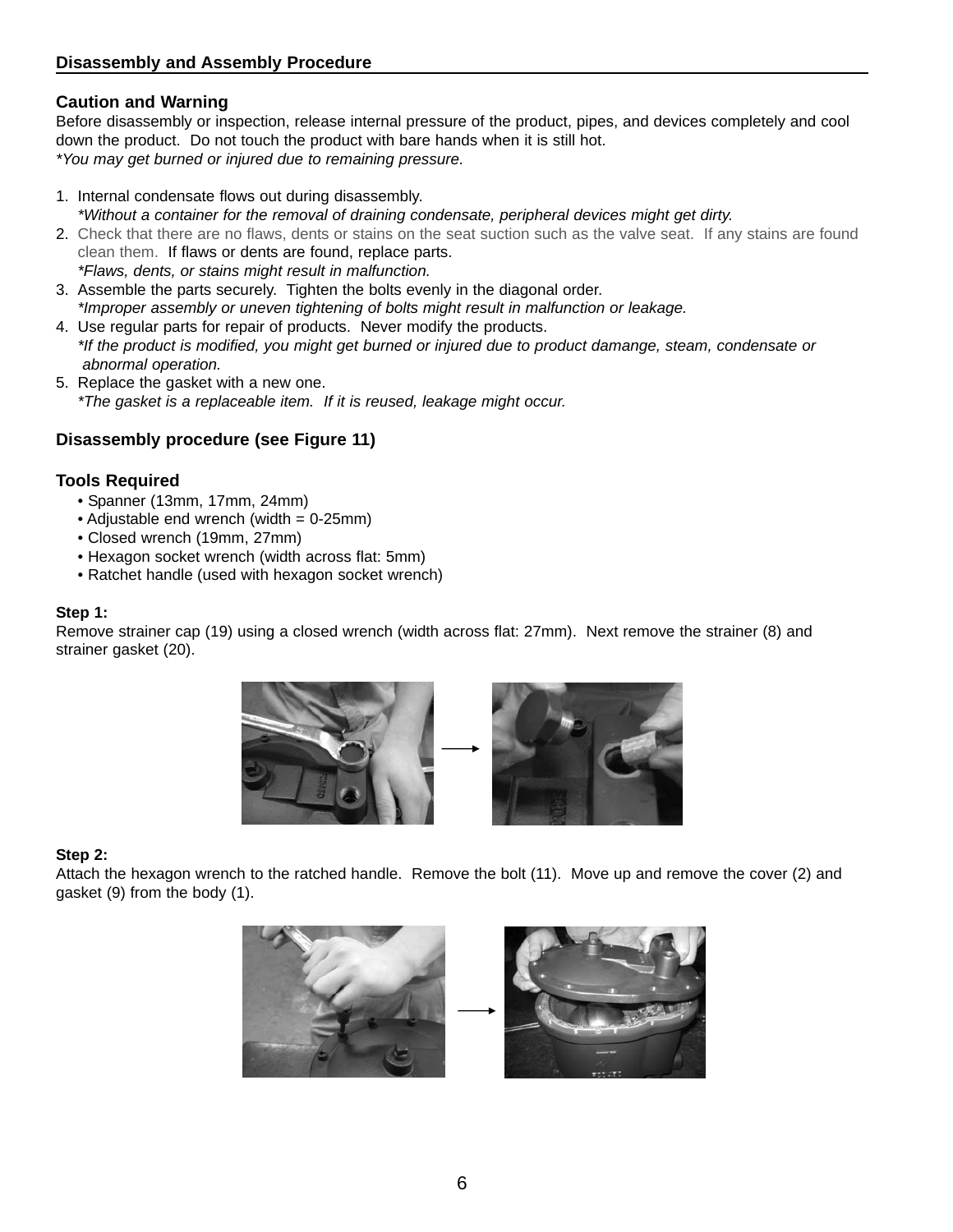### **Step 3:**

Fix the float arm section of valve (P) (3) using the adjustable end wrench. Set the spanner (width across flat 17 mm) at the hexagon section of the float (P) and remove the float (P) (7). The hexagon nut (18) is located at the float arm section. The hexagon nut is necessary for the float (P) assembly.



### **Step 4:**

Remove two bolts (10) attached to the cover using a spanner (width across flat 13mm) and remove the valve (P) (3).



### **Step 5:**

Remove a set of the inlet valve (6) using the closed wrench (width across flat 19 mm) and remove the inlet valve seat gasket (17).





#### **Step 6:**

Remove the vent valve seat (15) using a spanner (width across flat 24mm). Remove the vent valve seat gasket (16).



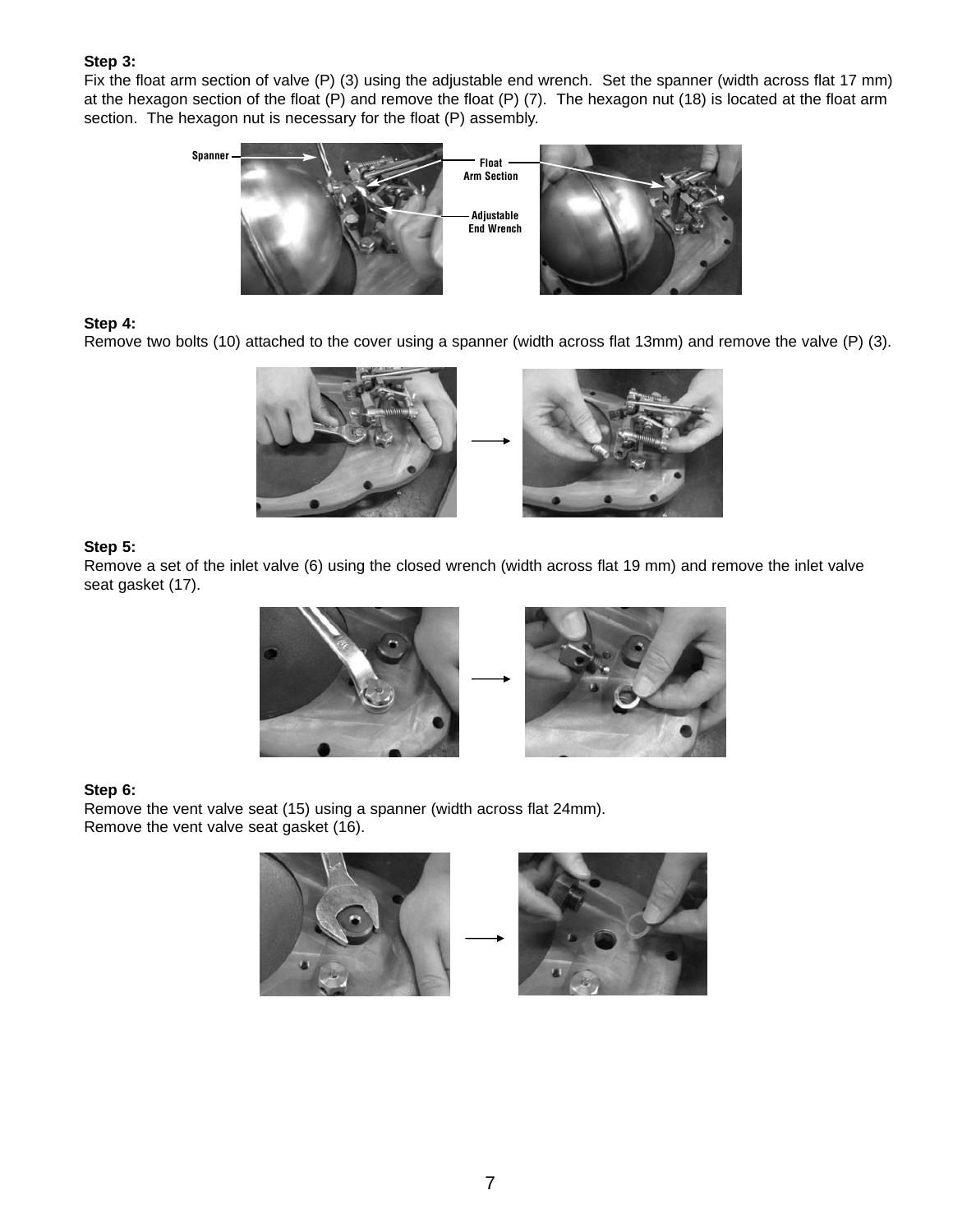### **Step 7:** Remove the check valve (5) from the body (1) manually.



# **Assembly procedure (see Figure 11)**

# **Tools Required**

- Torque wrench: Contents (size nominal, etc.)
- Spanner-type torque wrench (spanner width across flat 17mm for items that be tightened by 15N•m) (spanner width across flat 19mm - for items that be tightened by 50N•m) (spanner width across flat 24mm - for items that be tightened by 80N•m)
- Spanner: (13mm)
- Closed wrench: (27mm)
- Adjustable end wrench: (Width 0-25mm)
- Hexagon socket wrench: (Width across flat 5mm)

### **Step 1:**

Attach check valve (5) to the body (1). Note the installation direction of the check valve. Face the processing surface (with a dent at the center) toward the screw side.



### **Step 2:**

Assemble the vent valve seat (15) and vent valve seat gasket (16) to the cover (2). Apply lubricant to the vent valve seat gasket and assemble it with the vent valve seat. Tighten the vent valve seat with the torque of 80N•m using the spanner-type torque wrench (width across flat 24mm).



**Spanner Type Torque Wrench** (width across flat 24mm)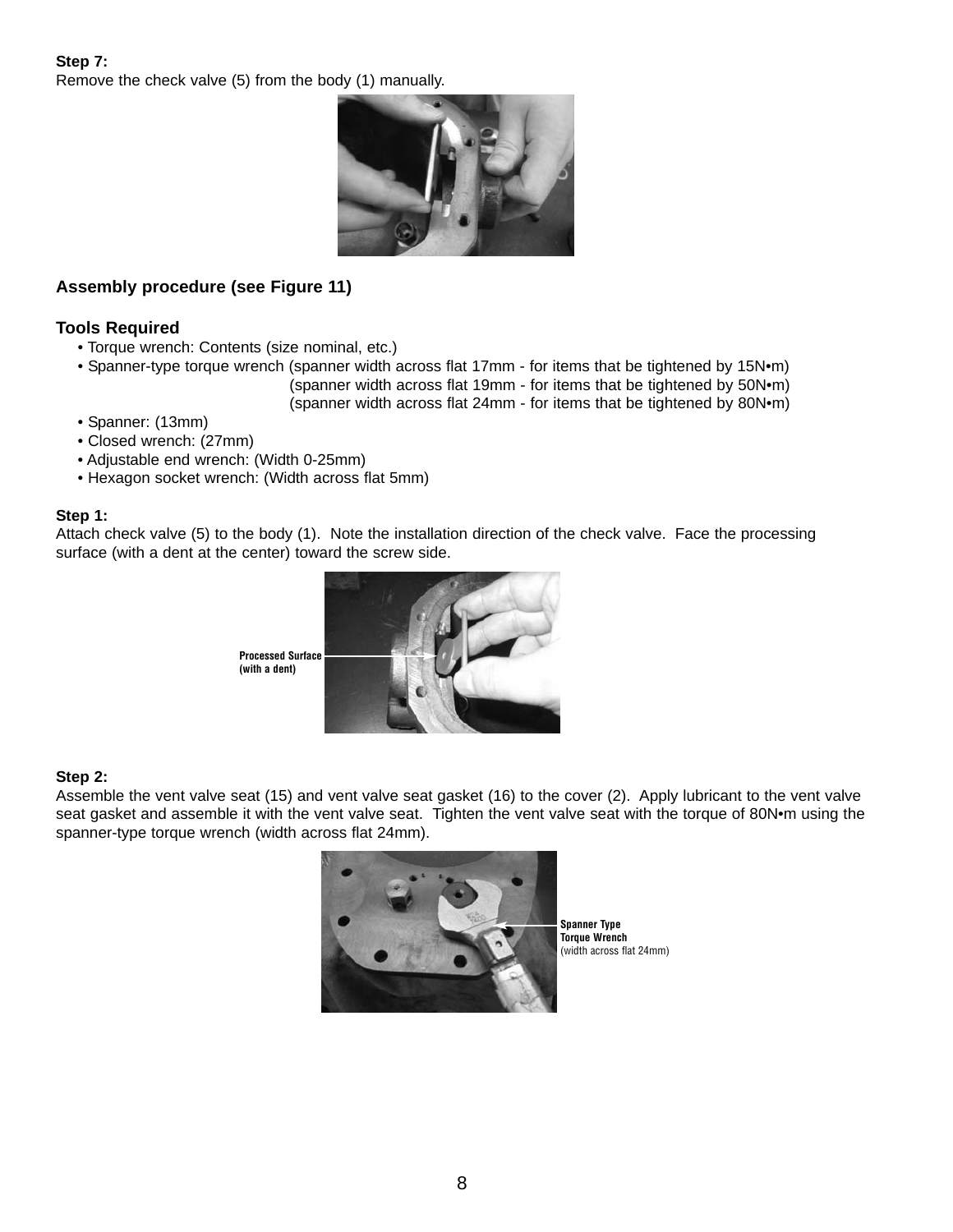#### **Step 3:**

Assemble a set of the inlet valve (6) and inlet valve seat gasket (17) with the cover (2). Apply lubricant to the inlet valve seat gasket and assemble it with the inlet valve seat. Tighten the inlet valve seat with the torque of 50N•m using the spanner-type torque wrench (width across flat 19mm).



#### **Step 4:**

To assemble the valve (P) (3) with the cover (2), align the two cover pins with the valve (P). Use two bolts (10) for assembly with the spanner (width across flat 13mm).



### **Step 5:**

Assemble the float (P) (7) with the valve (P)(3). Insert the hexagon nut (18) to the float arm. Fix the float arm using an adjustable end wrench. Tighten the hexagon section (width across flat 17 mm) of the float (P) with the torque of 15 N•m using a spanner-type torque wrench.



#### **Step 6:**

Replace the gasket (9) with a new one. Before assembling a new one, apply the paste on the entire surface and inside surface of the gasket.

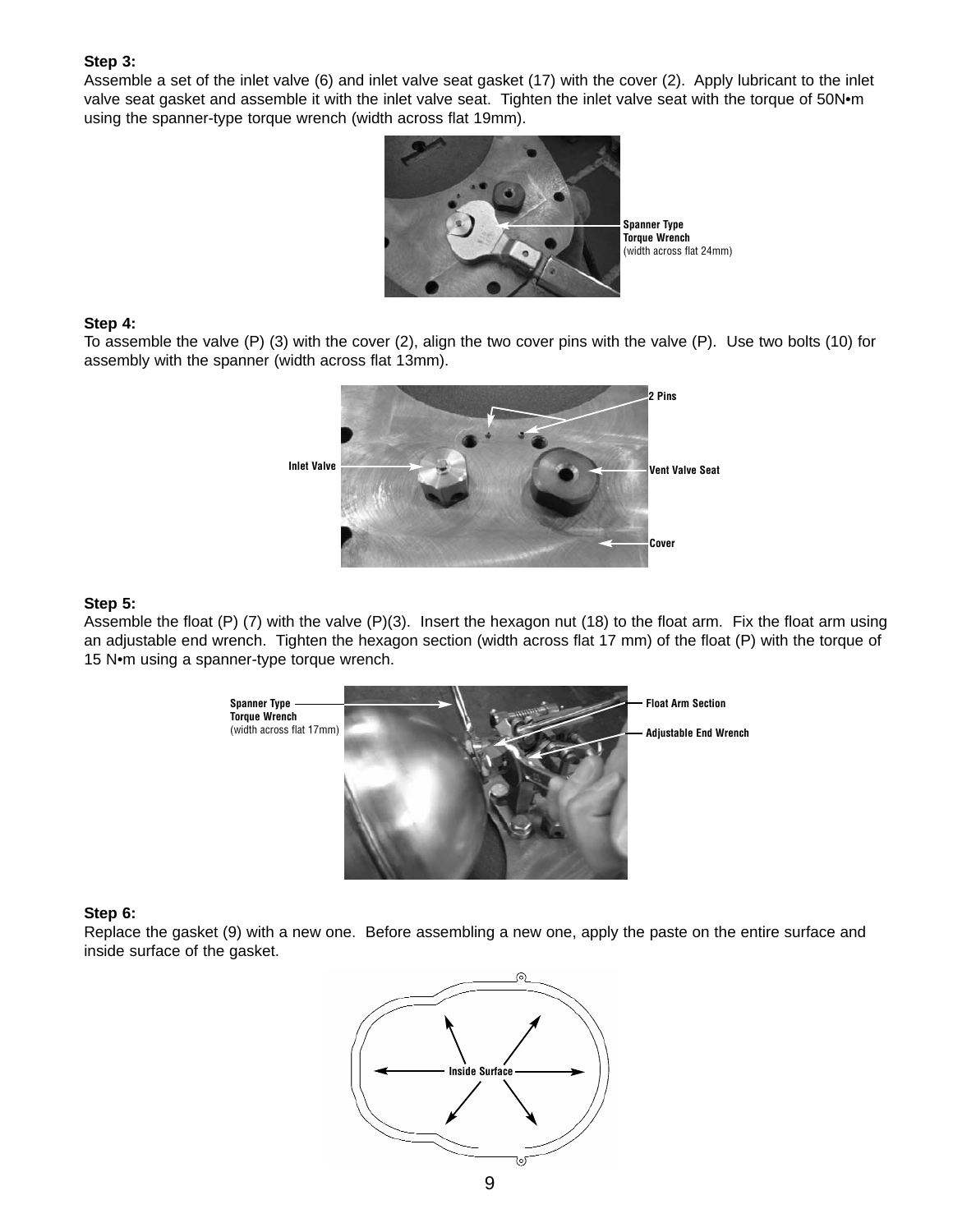### **Step 7:**

Attach the new gasket to the body (1). Confirm that the gasket is completely set to two pins on the body.



### **Step 8:**

Attach the cover (2) to the body (1). Confirm that the valve section of valve (P) (3) is completely inserted to the valve seat inside. (see drawing below) Attach the cover. Tighten the bolt (11) with the torque of 35 N?m using the torque wrench of the hexagon socket wrench (width across flat 5 mm).

*\* Please confirm that the cover (2) attaches to the bolt (2 places) on the body (1) before tighten the hexagon bolt (11). Failure to do so may results in a broken bolt or inadequate assembly.*

*\* Do not use the hexagon L-type wrench for tightening; otherwise, the hexagon hole might be damaged or assembly failures might occur due to insufficient tightening.*



### **Step 9:**

Attach the strainer (8) (cylindrical), strainer gasket (20), and strainer cap (19) to the cover (2). Insert the strainer and strainer gasket to the strainer cap, and screw them into the cover using the closed wrench (width across flat 27 mm).